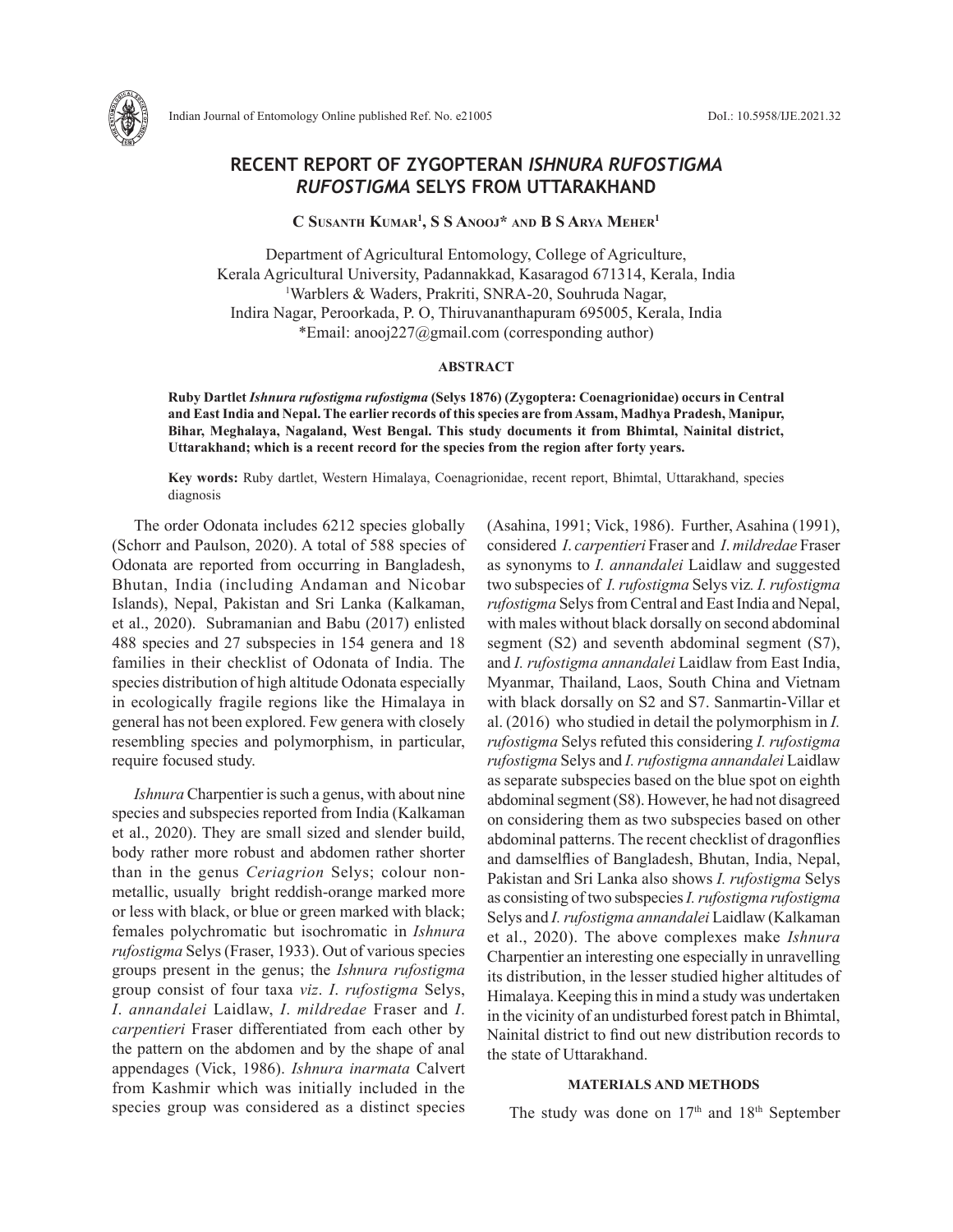2015 at Butterfly Research Centre (BRC), Bhimtal, Uttarakhand during the first Annual Butterfly Meet, Bhimtal 2015, organised by BRC, Bhimtal. Bhimtal (29.35°N 79.5667°E) is a town and Nagar panchayat in Nainital district in the state of Uttarakhand, India situated at 1370 masl. BRC, situated 2 km (approx.) from Bhimtal Lake, is surrounded with pine forests, hillocks and meadows and is at the foothills of Himalayas. The study area was in the vicinity of an undisturbed forest patch adjoining the BRC. Field surveys were done in morning between 8.00 and 10.00 hr, focusing on slow flying smaller damselflies which prefers low perches like short grasses and shrubs. Field photographs were captured using Canon EOS 550D DSLR camera mounted with Canon EOS 75-300mm USM Zoom lens. The species identity was established following description by Fraser (1933), Vick (1986) and Sanmartin-Villar et al. (2016). The subspecies identity was confirmed based on Asahina (1991) and Mitra and Babu (2010).

#### **RESULTS AND DISCUSSION**

The survey resulted in the recent confirmed report of *I. rufostigma rufostigma* Selys from Uttarakhand after 40 years. On 17th September 2015, 8.30 hr a single male damselfly belonging to genus *Ishnura* Charpentier was seen perching on a small shrub (Fig. 1a) in the lawn in front of Butterfly Research Centre. On 18th September 2015 morning 9.50 hr in the same spot a similar male individual was again observed resting on a grass (Fig.1b). Based on the key characters furnished by Fraser (1933) viz. ornage-red ground colour and black colouration of abdominal segments 8-10 the species identity was confirmed as *I. rufostigma* Selys. Labrum pale blue without any black base, postclypeus glossy steely black, beneath of head bluish, shallow posterior lobe of thorax, antehumeral stripes pale blue; laterally pale blue, pale yellow beneath; a minute black spot on

upper part of postero-lateral suture. Legs pale yellow with black spines. The pterostigma of the forewing very narrow, elongated diamond shaped, its outer angle very acute, bright brick red; the pterostigma of hind wing much smaller but the same shape dirty yellow. Arc distinctly distal to the level of outer antenodal nervure. Abdomen bright reddish-orange, with a quadrate dorsobasal black spot on first segment, and broadly black on dorsum of segments 8 to 10, the intervening segments unmarked. Anal appendages ochreous, the inferiors tipped with black and about half the length of segment; superiors very short, rounded, deeply excavate on the inner under-sides, ending in a robust spine directed in and slightly down (Fraser, 1933).

Asahina (1991) suggested two subspecies of *I. rufostigma* Selys i.e. *I. rufostigma rufostigma* Selys from Central and East India and Nepal, with males without black dorsally on second abdominal segment (S2) and seventh abdominal segment (S7), and *I. rufostigma annandalei* Laidlaw from East India, Myanmar, Thailand, Laos, South China and Vietnam with black dorsally on S2 and S7. The subspecies level identity of the specimen found from BRC was confirmed as *I. rufostigma rufostigma* Selys based on key characters furnished by Asahina (1991) and Mitra and Babu (2010) *viz.* brick red pterostigma of forewing and absence of black dorsally on S2 and S7 (Fig.1 a, b).These two characters differentiated it from the closest subspecies *I. rufostigma annandalei* Laidlaw. Also the anal appendages of *I. rufostigma rufostigma* Selys are slightly robust and inferiors are longer as compared to that of *I. rufostigma annandalei* Laidlaw.

Mitra and Babu (2010) had furnished distribution of *I. rufostigma rufostigma* Selys from India as from Assam, Madhya Pradesh, Manipur, Bihar, Meghalaya, Nagaland, West Bengal. The check list presented by Prasad and Varshney (1995) also furnishes the

Fig. 1a, b: male *Ishnura rufostigma rufostigma* Selys (Butterfly Research Centre, Bhimtal, Uttarakhand)